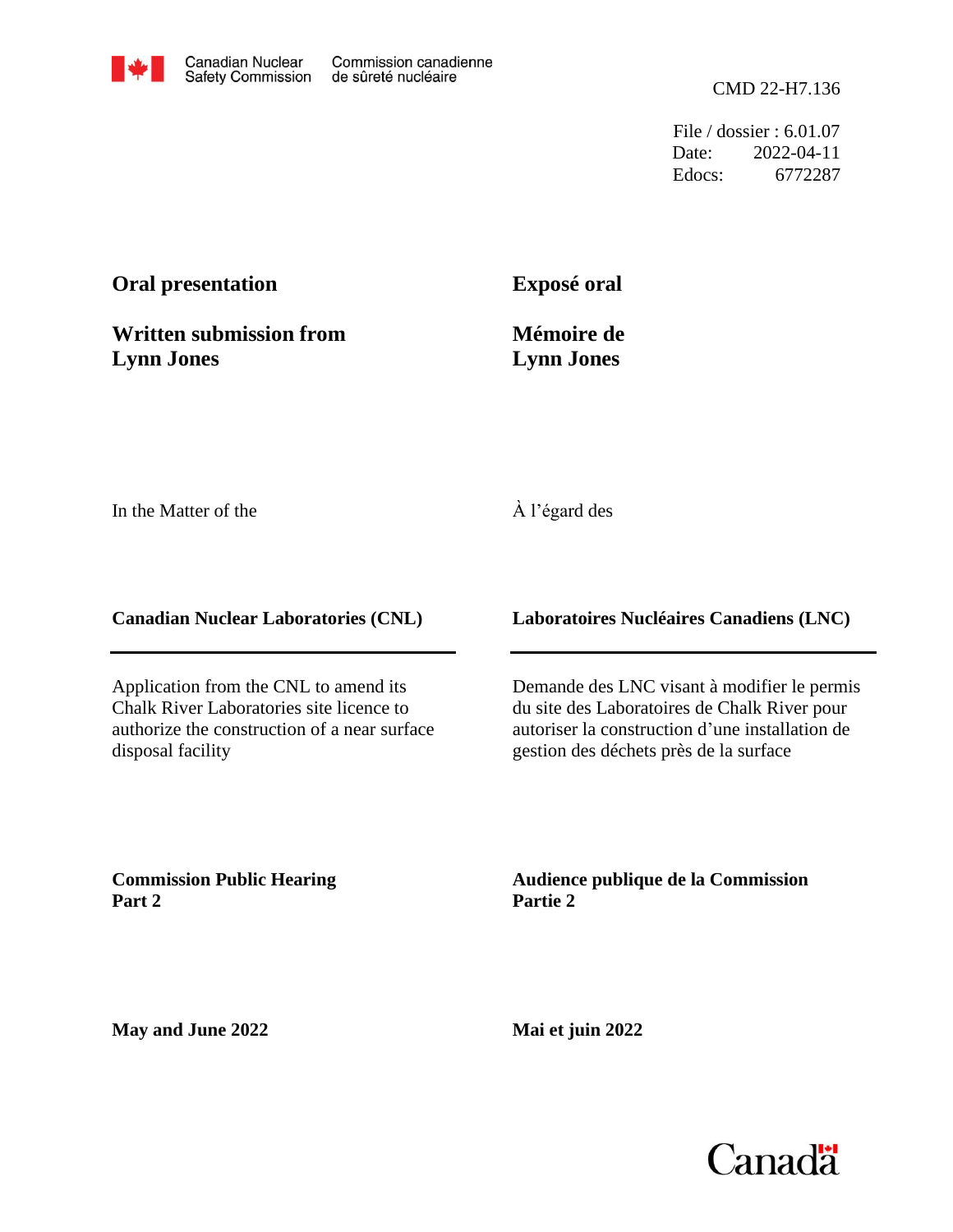## **Summary of Comments for an Oral Intervention on the Application by CNL for an amendment to the CRL site license to allow construction of the NSDF by Lynn Jones, Ottawa, Ontario**

**1. The proposed site is unsuitable for a dump of any kind.** The site is less than one kilometre from the Ottawa River which forms the border between Ontario and Quebec. The river is a drinking water source for millions of Canadians. After passing the Chalk River Laboratories, it flows downstream through Ottawa-Gatineau, past Parliament Hill, and on to Montreal. The site is [tornado](https://www.cbc.ca/news/canada/ottawa/eastern-ontario-tornado-ottawa-gatineau-1.5674117) and [earthquake](https://en.wikipedia.org/wiki/Western_Quebec_Seismic_Zone) prone; the Ottawa River itself is a major fault line. The site is partly surrounded by wetlands, the underlying bedrock is porous and fractured and the water table is very close to the surface.

**2. The mound would contain hundreds of radioactive materials, dozens of hazardous chemicals and tonnes of heavy metals.** Radioactive materials destined for the dump include tritium, carbon-14, strontium-90, four types of plutonium (one of the most [dangerous radioactive materials](https://blogs.scientificamerican.com/observations/fukushima-absorbed-how-plutonium-poisons-the-body/) if inhaled or ingested), and up to 80 tonnes of uranium. Twenty-five out of the 31 radionuclides listed in the [reference inventory](http://concernedcitizens.net/2020/12/17/cnls-partial-inventory-of-radionuclides-that-would-go-into-the-chalk-river-mound/) for the mound are long-lived. This suggests the dump would remain dangerously radioactive for 100,000 years.

A very large quantity of cobalt-60 in the dump would give off so much intense gamma radiation that workers must use lead shielding to avoid dangerous radiation exposures. The International Atomic Energy Agency says highactivity cobalt-60 is "intermediate-level waste" and [must be stored](https://www-pub.iaea.org/MTCD/publications/PDF/TRS436_web.pdf)  [underground](https://www-pub.iaea.org/MTCD/publications/PDF/TRS436_web.pdf).

[Dioxin, PCBs, asbestos, mercury,](https://www.cnl.ca/site/media/Parent/NSDF-WAC-Rev4.pdf) up to 13 tonnes of arsenic and hundreds of tonnes of lead would go into the dump. It would also contain thousands of tonnes of copper and iron and 33 tonnes of aluminum, tempting scavengers to dig into the mound after closure.

**3. The mound would leak radioactive and hazardous contaminants into the Ottawa River during operation and after closure.** [Many ways](http://concernedcitizens.net/2019/11/25/how-would-the-chalk-river-mound-nsdf-leak-let-us-count-some-of-the-ways/) the mound would leak are described in the [environmental impact statement](https://www.cnl.ca/success_stories/december-2020-submission-of-final-nsdf-environmental-impact-statement-to-cnsc/). The mound is [expected to eventually disintegrate](http://concernedcitizens.net/2020/11/04/the-proponents-own-study-shows-that-the-chalk-river-mound-will-disintegrate/) in a process referred to as "normal evolution."